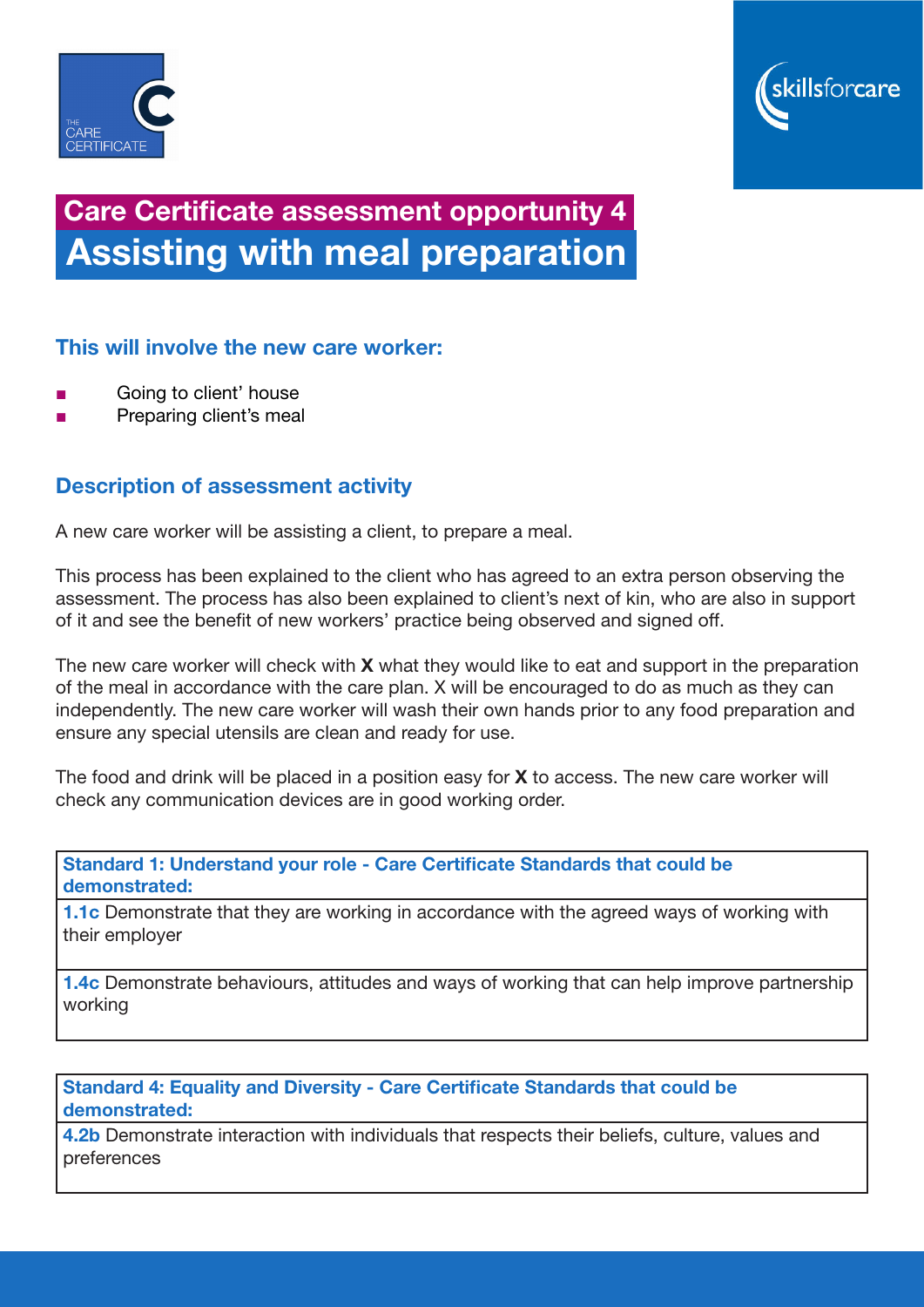#### Standard 5: Work in a person centred way - Care Certificate Standards that could be demonstrated:

- 5.7a Demonstrate that their actions promote person centred values including:
- Individuality
- Independence
- Privacy
- **Partnership**
- Choice
- Dianity
- Respect

## Standard 6: Communication - Care Certificate Standards that could be demonstrated:

6.5a Demonstrate the use appropriate verbal and non-verbal communication: Verbal:

- Tone
- Volume

Non-verbal:

- Position/ proximity
- Eve contact
- Body language
- Touch
- Signs
- Symbols and pictures
- Writing
- Objects of reference
- Human and technical aids

Communication may take place:

- Face to face
- By telephone or text
- By email, internet or social networks
- By written reports or letters

6.6a Ensure that any communication aids/ technologies are in order

#### Standard 7: Privacy and Dignity - Care Certificate Standards that could be demonstrated:

**7.2b** Demonstrate that the privacy and dignity of the individual is maintained at all times being in line with the person's individual needs and preferences when providing personal care. This could include:

- Making sure doors, screens or curtains are in the correct position
- Getting permission before entering someone's personal space
- Knocking before entering the room
- Ensuring any clothing, hospital gowns are positioned correctly
- The individual is positioned appropriately and the individual is not exposing any part of their body they would not want others to be able to see

**7.4a** Demonstrate how to support individuals to make informed choices